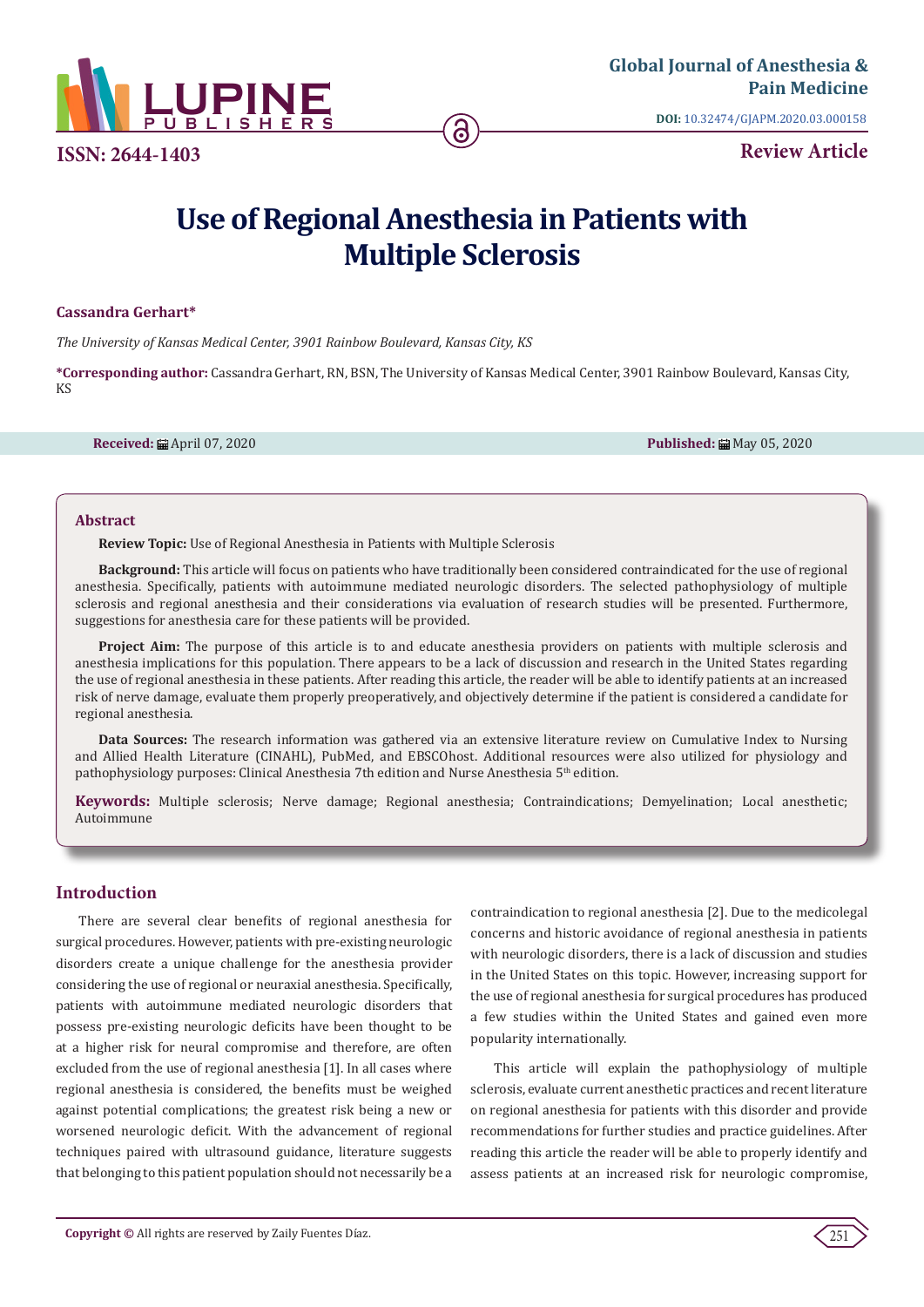evaluate the risks and benefits of using regional anesthesia and determine if the patient is a candidate. The reader will also have a better understanding of the pathophysiology of multiple sclerosis and its anesthetic considerations to improve quality of care and perioperative outcomes.

#### **Pathophysiology of Multiple Sclerosis**

Multiple sclerosis (MS) is an inflammatory autoimmune disorder of the central nervous system (CNS). However, recent post-mortem studies have reported some degree of peripheral involvement [3]. Although genetic susceptibility is likely, there is no obvious genetic, environmental or infectious cause that has been identified. Additionally, there is no clear understanding of the immunopathogenesis of the disorder that determines site of tissue damage, variations throughout history, or the severity of disability Pathologically, MS possesses a unique combination of characteristics that include inflammation, demyelination and axonal damage in the CNS; followed by the formation of plaques resulting in further alteration of nerve conduction [4]. The innate immune system is thought to play a major role in the initiation of multiple sclerosis by modification of T and B- lymphocyte function. The adaptive immune system is also involved by activation of CD4 and CD8 cells. It is their polarization to Th1 and Th17 effector cells and cytokine formation that causes damage to the blood brain barrier. This allows autoreactive lymphocytes access to the CNS subsequently leading to the characteristic demyelination associated with the disease [3] (Figure 1).



Symptoms associated with MS are often varied with multifocal involvement, but there are two general clinical patternsexacerbating-remitting or chronic progressive. Progression of MS is caused by lack of remyelination and axonal degeneration which is irreversible and causes permanent neurological deficits [3]. Physical manifestations reflect the sites where demyelination has occurred. Although ascending spastic paresis of the skeletal muscles is often prominent, symptoms may also present as sensory deficits, autonomic dysfunction, emotional lability, bladder and bowel dysfunction and visual disturbances. MS exacerbations can

be triggered by heat, stress, infections and pregnancy. Diagnosis of MS is made based on clinical features alone or in combination with oligoclonal immunoglobulin irregularities in the cerebrospinal fluid, prolonged latency of evoked potentials, and changes in white matter. There is currently no cure for MS and treatment is directed towards symptom control and slowing the progression of demyelination [4].

#### **Regional Anesthesia Considerations**

Management of anesthesia in patients with MS must include consideration of the impact that surgical stress will have on the natural progression of the disease. Surgical stress may trigger exacerbation of symptoms and an increase in temperature as little as one degree Celsius can result in complete block of conduction of demyelinated nerves. Due to the unpredictable and variable cycles of exacerbation and remission associated with MS, erroneous speculations that there is a relationship between certain drugs or anesthetic technique and exacerbations may be made during the perioperative period. Although there are no known interactions between the drugs used to produce general anesthesia and MS, the use of muscle relaxants can have negative effects on the patient. The use of a depolarizing muscular blocker, such as succinylcholine, is avoided due to the possibility of exaggerated release of potassium in patients with MS. Additionally, when nondepolarizing muscular blockade is used, resistance has been observed which may be explained by the proliferation of extra junctional cholinergic receptors because of upper motor neuron plaques [5]. When appropriate for the procedure, the use of regional anesthesia may allow avoidance of neuromuscular blockade and associated complications. Prior to determining if a patient with MS is a candidate for regional or neuraxial anesthesia, a thorough preoperative assessment must be done. History and pattern of disease, physical and neurological deficits, especially those impacting the respiratory system, oxygen saturation, medications, and previous triggers should be appreciated [4]. Patients with significant respiratory compromise or cognitive dysfunction may notably benefit from the use of regional anesthesia. Additionally, the efficient and prolonged analgesia associated with regional anesthesia may contribute to a less stressful and painful postoperative period decreasing the risk of exacerbations [3].

Peripheral nerve blocks (PNB) are far enough away from central lesions and are considered a safe therapy to use for anesthesia in the patient with MS. However, the addition of epinephrine to a PNB should be avoided to decrease further nerve strain through vasoconstriction. Ultrasound guidance for PNB placement is recommended to decrease risk of mechanical trauma as well as reduce the volume of local anesthetic used to prevent local anesthetic toxicity. Patients with MS are thought to be more sensitive to the effects of local anesthetics, especially when used centrally. Higher concentrations of oligopeptides are

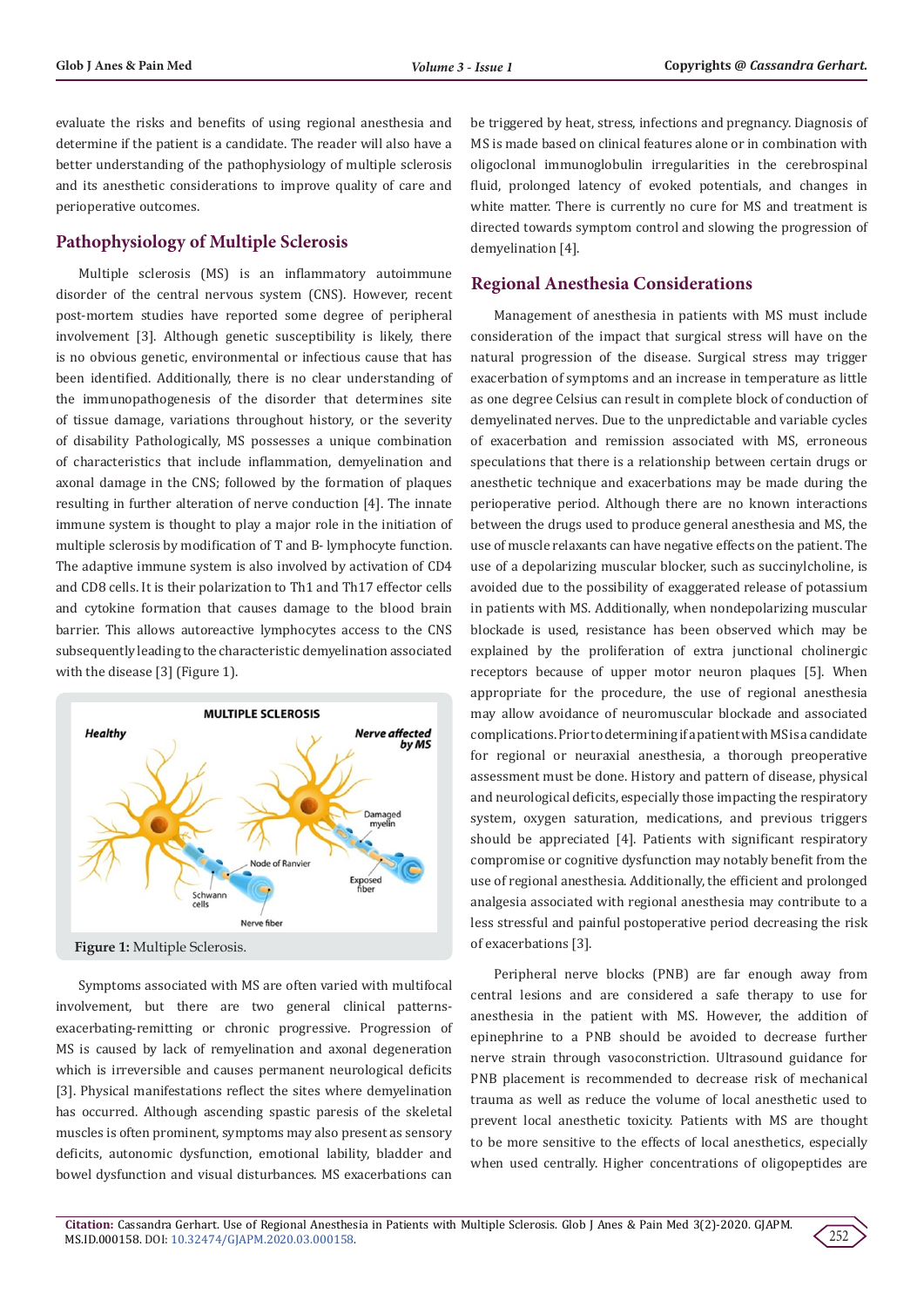found in the CSF of patients with MS. Certain oligopeptides block sodium channel activity in the nerves and may be responsible for the profound muscle weakness associated with the disease. Local anaesthetics (LA) share physiologic properties with oligopeptides which may produce a synergistic reaction worsening MS symptom, especially when used for subarachnoid blocks. Therefore, spinal anesthesia should be used with caution. Despite spinal anesthetic concerns, epidural anesthesia is considered a safe alternative because the concentration of LA that approaches the subarachnoid space after an epidural injection is approximately one fourth of the epidurally administered concentration [3]., A main point of concern for anesthesia providers considering the use of regional anesthesia in this patient population is the proposed increased risk that the underlying condition may worsen, or a new deficit will develop. This phenomenon was first described in 1973 as the "double crush phenomenon" by Upton and McComas [1]. It was thought that a nerve with pre-existing neural compromise was more likely than a healthy nerve to incur damage at another point along the nerve. This is known as the double crush phenomenon, described by the photo below [1] (Figure 2).



**Figure 2:** Axoplasmic flow.

The double crush phenomenon refers to the coexistence of at least 2 injury insults or lesions along the same nerve. The theory originally suggested injury was a result from serial nerve compression or restrictions in axonal flow, however it since broadened to include conditions like neurologic disorders and metabolic, toxic or traumatic ischemic insults which may serve as the primary or secondary neural compromise. Patients with pre-existing neurologic disorders present with an assumed first crush as caused by their intrinsic disease thus, theoretically, predisposing them to a second crush. The second crush can be caused by many factors during the perioperative period, including intraoperative trauma or stretch, vascular compromise, hematoma formation, ischemia from tourniquet use or constrictive dressings, or from regional anesthesia related risks such as mechanical

trauma from needle placement or LA toxicity [1]. Historically, patients with pre-existing neurological disorders were not offered neuraxial techniques due to fear of worsening neurological deficits. For decades, this has been standard clinical management of these patients because of a recommendation made in 1956 by Dripps and Vandam [6] .This standard of practice was continued because of provider and patient biases as well as the high risk of medicolegal concerns [6]. Despite the fears surrounding double crush phenomenon related to regional and neuraxial anesthesia worsening symptoms in patients with MS, there are several factors such as hyperpyrexia, stress and infection that are known to negatively affect the disease progression or exacerbation [5]. The cause of decline in neurologic function in patients with MS is not clearly understood and may simply be coincidental in the perioperative period regardless of the anesthetic technique used. However, because of the difficulty in establishing cause of second crush during surgery, many providers continue to avoid regional anesthesia [1].

#### **Discussion**

Much of the literature evaluating the safety of regional anesthesia in patients with MS is contradictory and sparse. Few studies have been completed and, those that have, have primarily been retrospective chart analyses. Although there is a great need for further investigation on this topic for definitive recommendations, current data suggests that risks previously associated with neuraxial blockade in patients with neurologic disorders may be less frequent than believed in the past [1]. Hebl, Horlocker and Schroeder conducted a retrospective chart review from the Mayo Clinic, spanning over twelve years from 1988 to 2000 [7]. They examined the effects of 139 patients with a history of a central nervous system disorder that received a neuraxial block for a surgical procedure. Prior to neuraxial blockade, motor weakness was the most frequent neurologic deficit among patients. Of the 139 patients, 130 had stable neurologic exams within six months of the block and 74 patients had active symptoms at the time of surgery. Despite over 50% of patients having active symptoms none of the 139 patients had documentation of postoperative deficits [7]. There were no new or worsening postoperative neurologic deficits found during the follow-up period which averaged sixty days (0.0% with a 95% CI). These results do not support the previous recommendations from Dripps and Vandam which have greatly influenced practice standards for the past fifty years [1]. Additionally, it was previously believed that LA dosing should be lowered in patients with MS and epinephrine additives should be avoided. However, only 11 of the 139 patients received reduced dosing and 72 patients had epinephrine added to their LA mixture and still no postoperative neurologic deficits were noted. Although these results cannot provide definitive recommendations of dosing or use of epinephrine, the study suggests that neuraxial blockade use with standard dosing in the patient with MS should not be

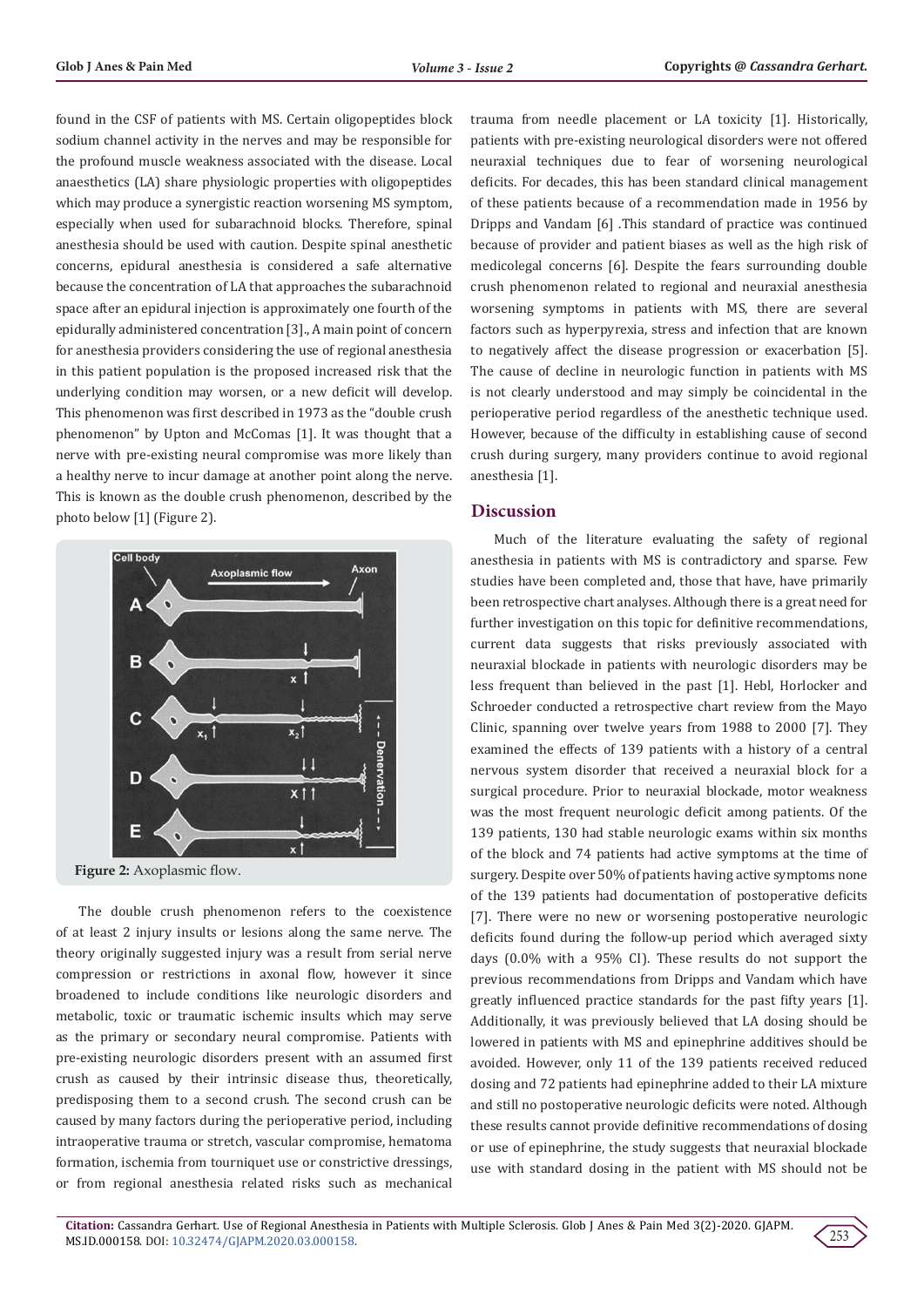considered contraindicated as it was previously thought to be The authors summarize that the decision to use neuraxial anesthesia techniques on patients with pre-existing neurologic disorders should be evaluated case by case and a thorough preoperative assessment is crucial. Many patients with advanced deficits affecting the respiratory and cardiovascular systems may benefit from the blunting of the sympathetic nervous system using regional techniques [7].

Ingrosso and colleagues evaluated the effects of peripheral nerve blocks for orthopaedic procedures in two patients with multiple sclerosis. Both patients were females ages 57 and 61 and had been diagnosed with MS for more than twenty years. Each patient had fractures isolated to the tibia and received a Bib lock. A Biblock consists of a standard femoral block combined with a sciatic nerve block to provide regional analgesia to the lower extremity. The blocks were performed identically using peripheral electrical nerve stimulation with insulated needles. The femoral nerve block and the sciatic nerve block each utilized 15ml 0.75% ropivacaine. Both blocks were observed and evaluated to be successful and set up rapidly. Each surgical procedure lasted an average of 75 minutes. The patients were evaluated immediately post operatively and at 30 days post procedure. Neither patient showed signs of exacerbation or progression of the disease at any point during evaluation. Although this study is clearly limited by sample size, it examined two patients at different stages of the disease that both showed positive outcomes and lack of disease progression after receiving a regional block. Before conducting this study, the authors only found 27 bibliographic references on the topic of patients with multiple sclerosis and regional anesthesia, with only 10 of those being in the last 10 years. The authors chose orthopaedic procedures of the lower extremities to avoid providing blockade to any typical central MS lesions to reduce influence of either supplies or drugs on those anatomical structures. The site of surgery allowed a total locoregional approach. Performing this type of block allowed avoidance of medullary block and emotional stress from general anesthesia. The prolonged postoperative analgesia provided from the Bib lock provided a stress-free postoperative course. The authors concluded that peripheral nerve blocks should be considered safe and should be the choice of anesthetic for the patient with MS when surgery allows for it [8].

A case report by Koff and colleagues describes a severe brachial plexopathy after a interscalene nerve block for a total shoulder arthroplasty in a patient with MS [9]. Despite known benefits associated with regional anesthesia in patients undergoing joint replacement, use in the patient with MS is not definitive. Although MS is a disorder of the central nervous system, there is data supporting peripheral involvement in 4-14% of patients [10]. Postoperatively, the patient reported dense sensory and motor block and was comfortable for the first hour. The next day, the patient was experiencing 5/10 pain with persistent flaccid motor block of his entire right arm. A neurology consults and electro myelogram were ordered. A diagnosis of brachial neuritis was made, and high dose steroids were prescribed. On post-operative day 11, complete paresis of the right arm remained, and new electromyography showed active denervation of all muscles in the arm with no voluntary motor recruitment. At 3 months, the patient showed signs of reinnervation of the muscles of the arm. However, after 8 months, the patient still had significant weakness in the right upper extremity, 50% loss of motion and visual atrophy of the arm as well as the pectoralis muscles of the right side [10]. Despite testing such as electromyography and MRI, it remains difficult to identify and differentiate an ethology when multiple factors were involved. Potential factors include direct trauma from the nerve block, neurotoxicity from LA, patient positioning such as extreme abduction and external rotation; all which can occur to any patient undergoing total shoulder replacement [11]. An additional confounding variable in diagnosing the cause of postoperative neurologic deficits in MS is that an exacerbation may be caused by many other non-traumatic factors such as hyperthermia, stress, and electrolyte abnormalities. Therefore, although the mechanism of this injury is not definitive, the pre-existing pathology of the peripheral nervous system may have been a contributing factor. Authors conclude that the decision to perform peripheral nerve blocks must be made on a case by case basis, with an understanding that the peripheral nervous system may be somewhat involved in the pathology of MS [9].

#### **Conclusion**

While it is certain that surgical stress negatively impacts the patient with MS, there are no definitive studies on the long term or immediate implications of nerve blocks. Further research is needed in this area, but recent studies show promise for positive outcomes for these patients. Theoretically, regional anesthesia/ analgesia would reduce pain and stress associated with surgery thus reducing the risk of exacerbation. Nonetheless, the theory of double crush phenomenon must be considered. Much of the literature supports the use of peripheral nerve blocks and epidural anesthesia/analgesia and reports that MS should not be considered a contraindication to these pain control modalities. However, spinal anesthesia should still be avoided due to proximity to the CNS and high concentrations of LA to central lesions. The decision to proceed with regional anesthesia in the patient with MS must be made on a case by case basis and careful considerations must be made regarding the risks and benefits. It is important for the anesthesia provider to tightly control temperature and stress during the perioperative period to exclude those as causes of disease exacerbation. Although more research needs to be done for definitive recommendations, overall evidence supports the safety and efficacy of regional anesthesia in patients with MS and presence of the disease should not be considered an absolute contraindication.